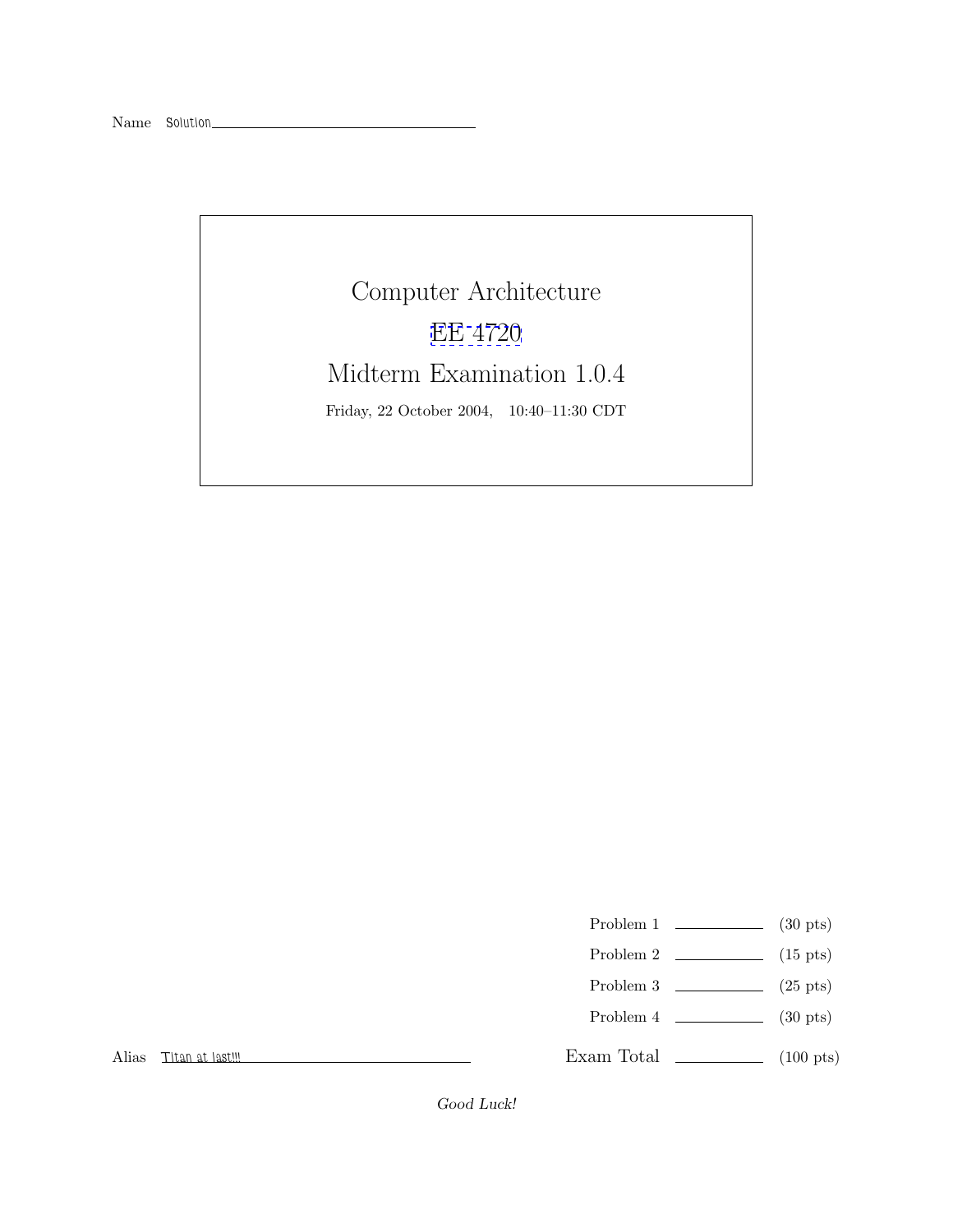Problem 1: The routine below is to do a binary search on an array and return 1 if the item is found, 0 otherwise. Complete the MIPS program using the C++ code as a guide. [30 pts]

 $\triangledown$  The only allowable synthetic instruction is nop.

©Fill as many delay slots as possible. The order of the assembly code **does not** have to match the order of the C code.

```
# unsigned int delta = size; int pos = 0;
 # while( true ) {
 # delta = delta >> 1;
 # int next_pos = pos + delta;
 # int e = array[next_pos];
 # if( e == target ) return 1;
 # if( !delta ) return 0;
 # if( e < target ) pos = next_pos;
 # }
       # CALL VALUE: $a0, array: Address of array. Each element is a WORD-SIZED int.
       # CALL VALUE: $a1, size: Number of elements in array. A power of 2.
       # CALL VALUE: $a2, target: Value to find.
       # RETURN VALUE: $v0, 1, if target in array; 0, if not in array.
        # Can modify registers $a0-a3, $t0-$t9
# Solution
#
# Common problems highlighted. Solution below shows correct code.
#
bsearch:
       # $a1 is delta
       addi $t0, $0, 0 # pos = 0;
LOOP:
       sr1 $a1, $a1, 1 # delta = delta >> 1;
       add $t1, $t0, $a1 # next_pos = pos + delta
                         # COMMON PROBLEM: Index not scaled.
       sll $t2, $t1, 2   # Scale array index since elements are four bytes.
       add t2, a0, t2 # t2 = karray[next_pos]lw t2, 0 (t2) \qquad # t2 = e, array[next_pos]bne $t2, $a2 SKIP1
       nop
       jr $ra \qquad # Element found, return 1.
       addi $v0, $0, 1
SKIP1:
       bne $a1, $0 SKIP2
       nop \# Delta zero, return 0.
       jr $ra
       addi $v0, $0, 0 # COMMON PROBLEM: Jump delay slots ignored.
SKIP2:
       # if ( element < target ) pos = next_pos
       #
       slt $t3, $t2, $a2
       beq $t3, $0 LOOP
       nop
       j LOOP
       addi $t0, $t1, 0
```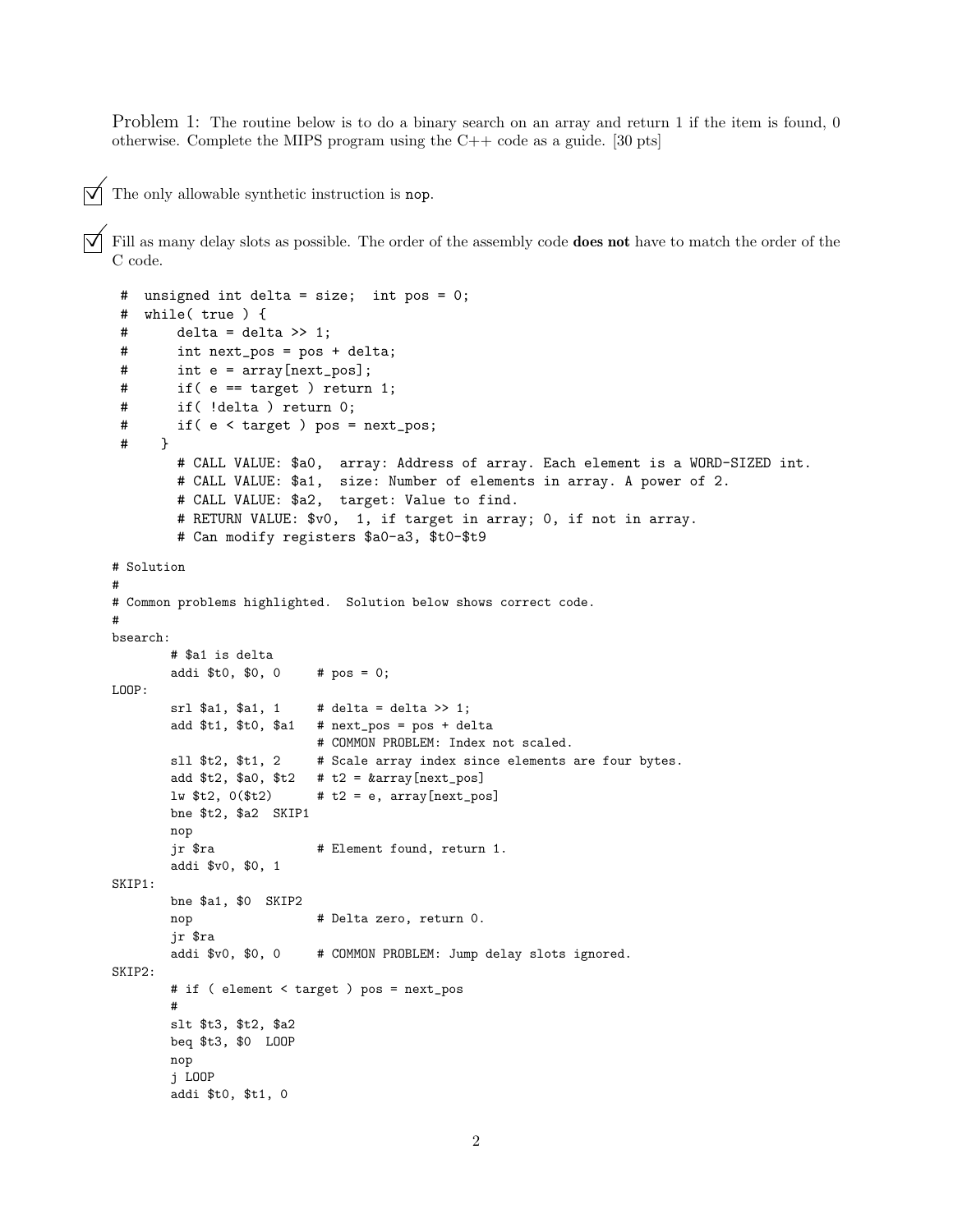Problem 2: In MIPS and many other ISAs floating-point instructions read and write a FP register file while most other instructions read and write general-purpose (integer) registers. Suppose MIPS-I were modified so that FP instructions used the same registers as the integer instructions. The registers are still 32 bits and can be used in pairs by instructions operating on double-precision operands. The new version of MIPS is not compatible with MIPS-I, don't worry about that.

(*a*) For each MIPS-I instruction below indicate whether it will be retained in the new ISA, "KEEP", or will not be needed, "OMIT." Also add any new instructions that might be needed. If an instruction is kept but operates differently describe the difference. [15 pts]

©Indicate KEEP or OMIT.

If omitted show an existing instruction that would be used in its place.

If kept, explain how it would operate differently.

lwc1: OMIT, use lw instead.

ldc1: KEEP, but writes GPRs (call it ld now).

cvt.w.d: KEEP (but operates on the integer registers.) Still need to convert from integer to FP.

cvt.d.w: KEEP (but operates on the integer registers.) Still need to convert from FP to integer.

mfc1: OMIT. No longer an FP reg file to move values from.

mtc1: OMIT. No longer an FP reg file to move values to.

- add.s: Keep, but operates on integer registers.
- add.d: KEEP, but operates on integer register pairs.

c.lt.s: KEEP, write result (0 or 1) to register.

- c.le.d: KEEP, write result (0 or 1) to register.
- bc1t: OMIT. Use bne or beq.

*Hint: In* bc1t *b is for branch, t is for true.*

*Grading Notes:*

*Many suggested eliminating* c.lt.s *and using* slt *instead. This will almost work because if one IEEE 754 number is larger than another then its binary encoding interpreted as a two's complement number is larger than the other and so an integer comparison can be performed. Perhaps many had that in mind when they suggested using* slt *(I hope). The problem is that IEEE 754 has several non-number encodings and the comparison instruction is supposed to raise an exception if an attempt is made to compare them, slt won't do that.*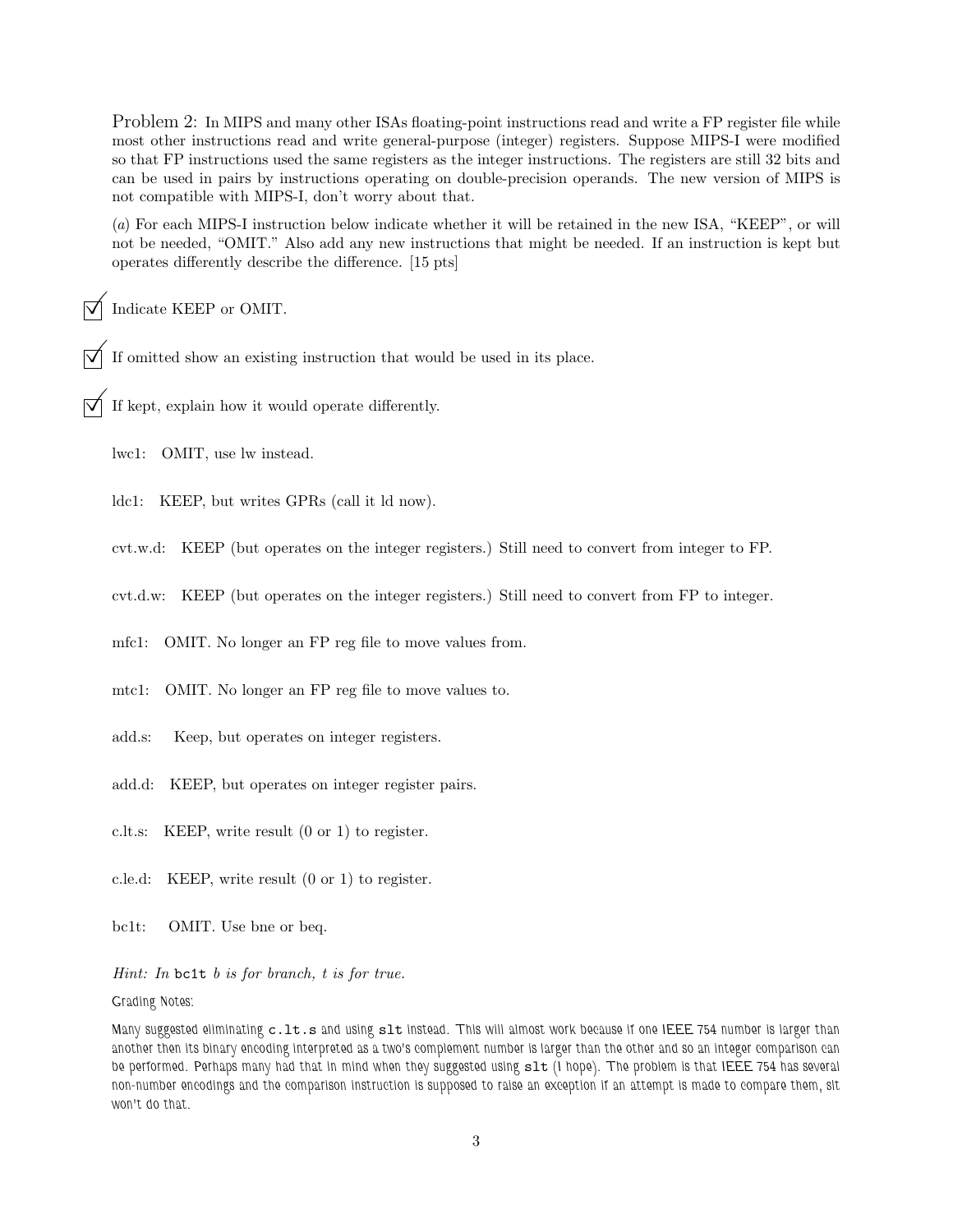*The original exam had c.gt.d. There is no such instruction, ooops.*

(*b*) If your answer for bc1t above was "OMIT" describe below how the instruction can be kept (possibly modified). If your answer was "KEEP" explain how it can be omitted. This will affect other instructions, list them and explain how they are affected.

*Instruction* bc1t *branches if the FP condition code register is true. The instruction was omitted above because the comparisons write a general purpose register.*

*In this part keep* bc1t *and modify the comparison instructions* c.lt.d*, etc. so that they write the FP condition code register instead of an integer register, as they did in the previous part.*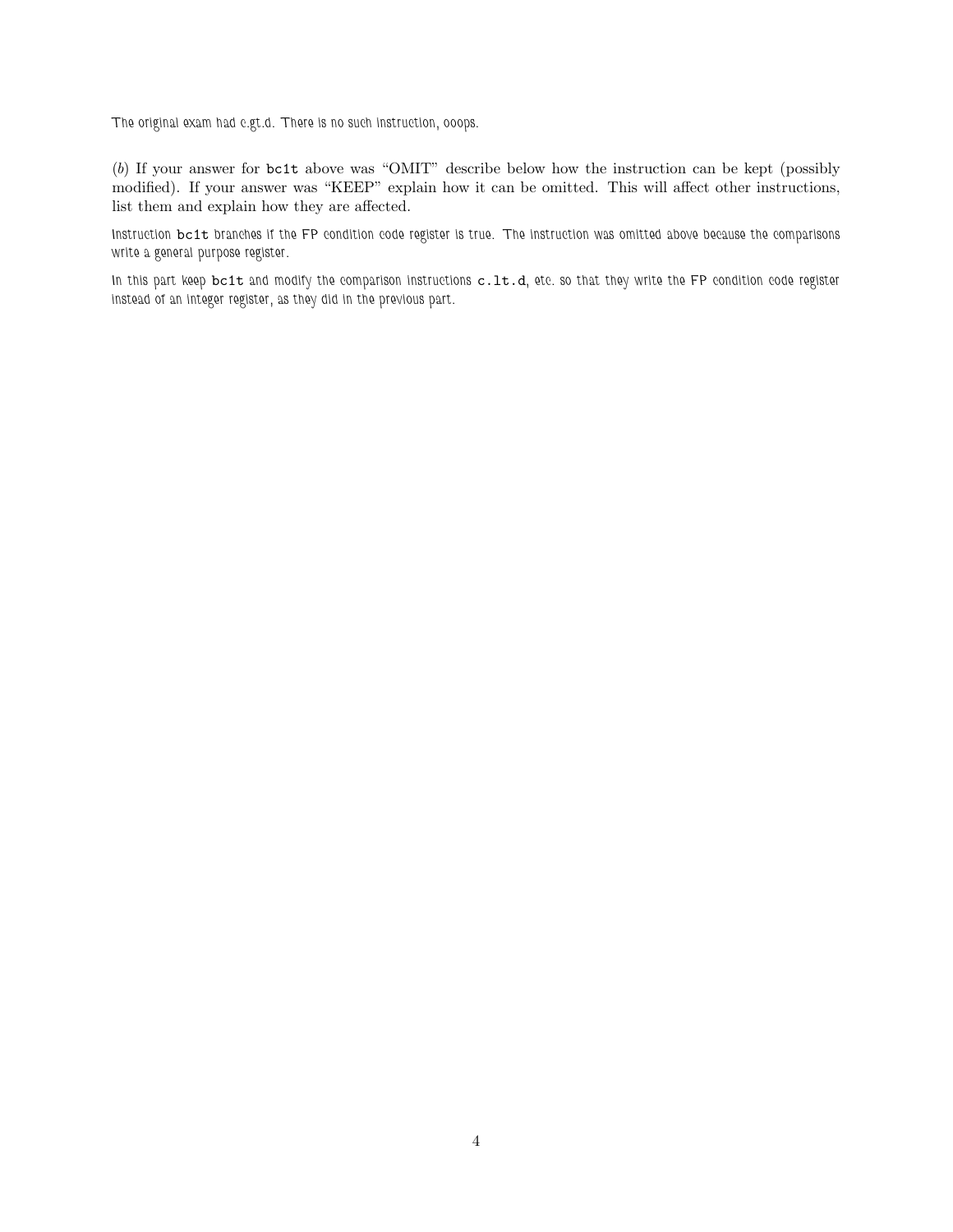Problem 3: Using an interesting technique the program below returns the value of register X, where X is a number in register \$a0. For example, if \$a0 held an 8 the program would return the value of \$8 (or \$t0 using the register name) in register \$v0. Consider:

jal copyreg addi \$a0, \$0, 8 # After copyreg returns \$v0 has contents of \$t0. addi \$v0, \$t0, 0 # \$t0 is \$8, register number 8 # At this point \$v0 has contents of \$t0.

From the code above it looks like the copyreg routine is doing things the hard way. The one advantage is that it can copy a source register known only at run time or that might change. In contrast, the addi instruction always copies \$t0. *Note: In the original exam the description and example above were not included.*

(*a*) Modify the program so that it takes a second call value, a1, which holds a second register number. The return value is put in that register. For example, if a0 holds a 12 and a1 holds a 3 then the routine copies the value in r12 to r3. [17 pts]

Show additions and changes. The added code must use a similar technique to the existing code.

*Hint: Can be solved with two added instructions and a few minor modifications.*

```
# Solution.
         # CALL VALUE: $a0 A register number. (Except v0)
         # CALL VALUE: $a1 A register number.
         # RETURN VALUE: Return value in register specified by $a1
copyreg:
         la $v0, template # Put address of label "template" into $v0.
         lw $v0, 0($v0) # Load template instruction into $v0.
         sll $a0, $a0, 21 # Shift register number to rs position.
         add $a0, $v0, $a0 # Insert source register number into instruction.
         # Solution (Next two instructions, and modification of template.)
         sll $a1, $a1, 11 # Shift register number to rd position.
         add $a0, $a0, $a0 # Insert destination register into instruction.
         la $v0, mod * Load address of last instruction in this routine.
         sw $a0, 0 ($v0) # Store created instruction at end of this routine.
         ir \frac{1}{2}ra \frac{1}{2} \frac{1}{2} \frac{1}{2} \frac{1}{2} \frac{1}{2} \frac{1}{2} \frac{1}{2} \frac{1}{2} \frac{1}{2} \frac{1}{2} \frac{1}{2} \frac{1}{2} \frac{1}{2} \frac{1}{2} \frac{1}{2} \frac{1}{2} \frac{1}{2} \frac{1}{2} \frac{1}{2} \frac{1}{2} \frac{1mod:
         add $v0, $0, $0 # ... and move registers.
template:
         # add $v0, $0, $0 Original instruction had dest of v0.
         add $0, $0, $0 # In solution make that a $0 since it's modified.
```
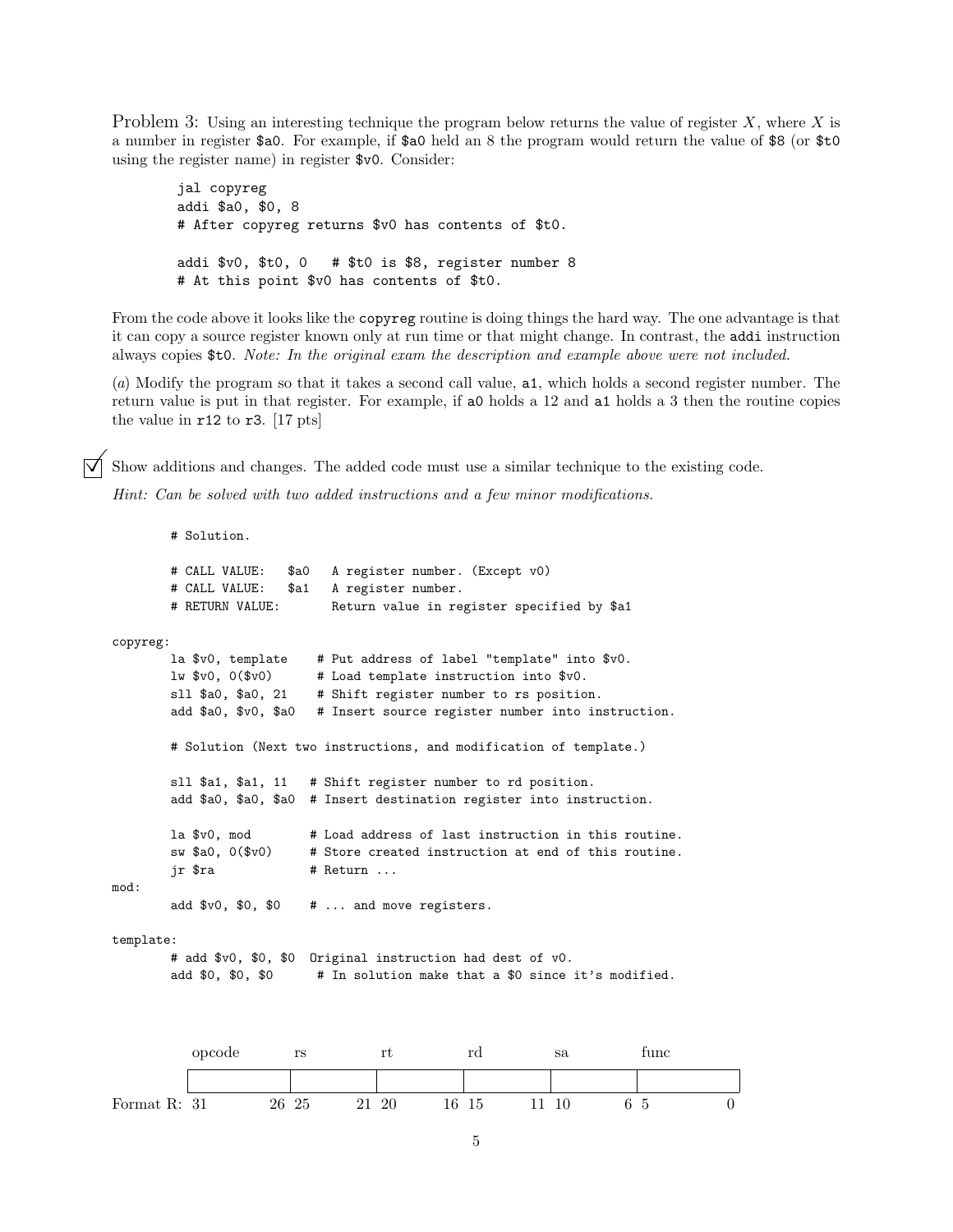Problem 3, continued:

(*b*) Suppose one were considering adding a new machine instruction, copyreg, that does the same thing as the routine above (before modification for part 1). Provide arguments for and against adding the new instruction. The arguments can include made-up data as long as it does not conflict with what has been given in this problem or in class. At least one of the arguments must refer to features of the code from part 1. [8 pts]

 $\boxed{\bigtriangledown}$  Provide an argument in favor of adding the instruction.

*Programs needing to copy a register known only at run time would work much faster if they had a machine instruction to do it. Grading Note: Though the routine above performs a load and a store, that's not the way an implementation would do it.*

 $\overrightarrow{\mathsf{q}}$  Provide an argument against adding the instruction. Do not simply reverse an assumption made above. *Instructions like this are not needed very often.*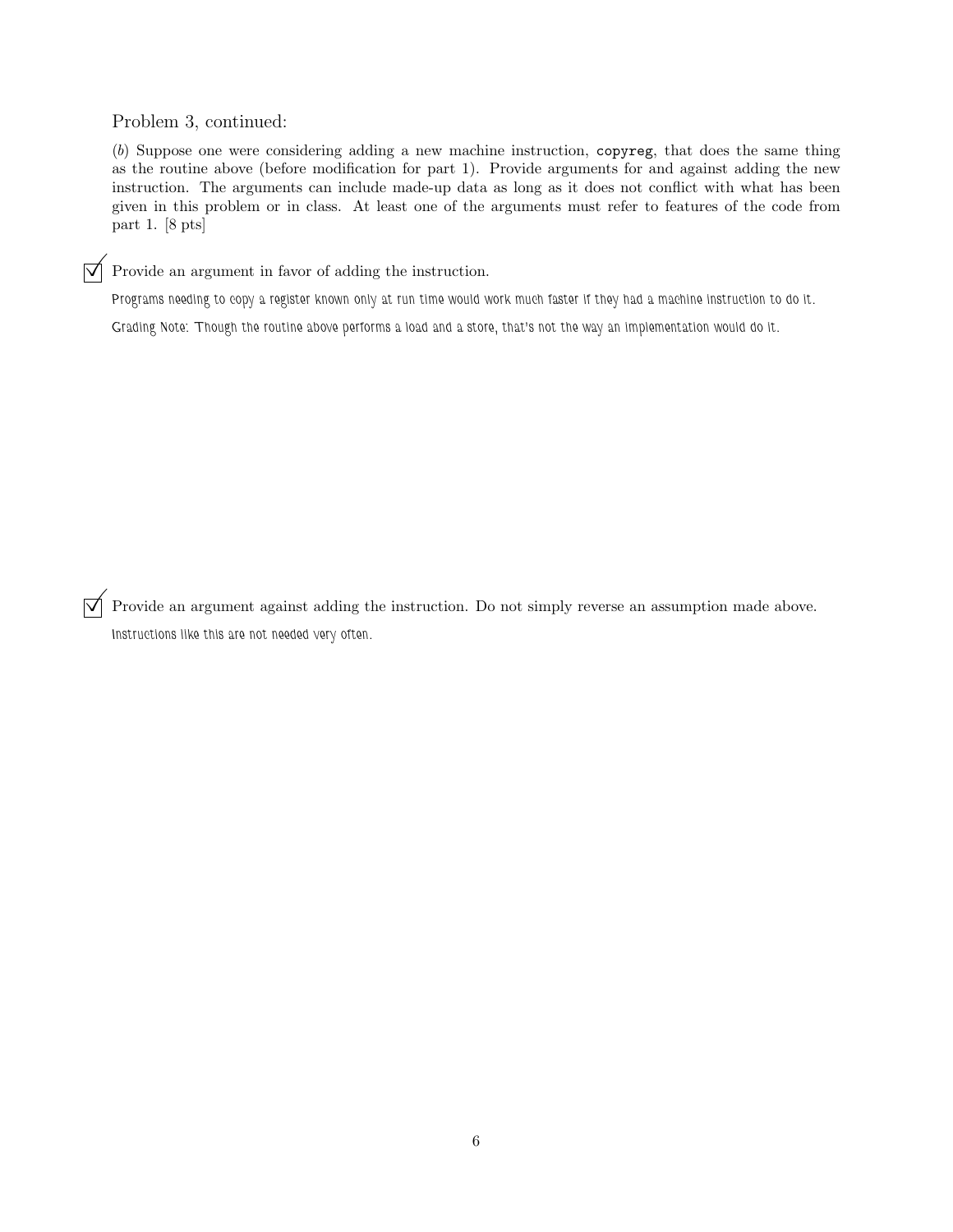Problem 4: Answer each question below.

(*a*) A company is developing an implementation of an ISA. To guide their design they are using a **SUBSET** of the SPECcpu benchmark programs. [7 pts]

*Grading Note: A surprising number of students seemed to miss the word subset and answered the question as though it were about the full set of SPEC CPU benchmarks, not a subset.*

 $\triangledown$  Describe a situation in which that's a foolish thing to do and explain why it's foolish.

*It is foolish if the intended customers run a wide range of programs similar to the full set of benchmarks. By omitting certain programs the company will not be designing their implementation to run those programs fast.*

 $\triangledown$  Describe a situation in which that's a smart thing to do.

*It's smart if the subset matches what the intended customers to run. This way time is not wasted optimizing a design for programs their customers won't be running.*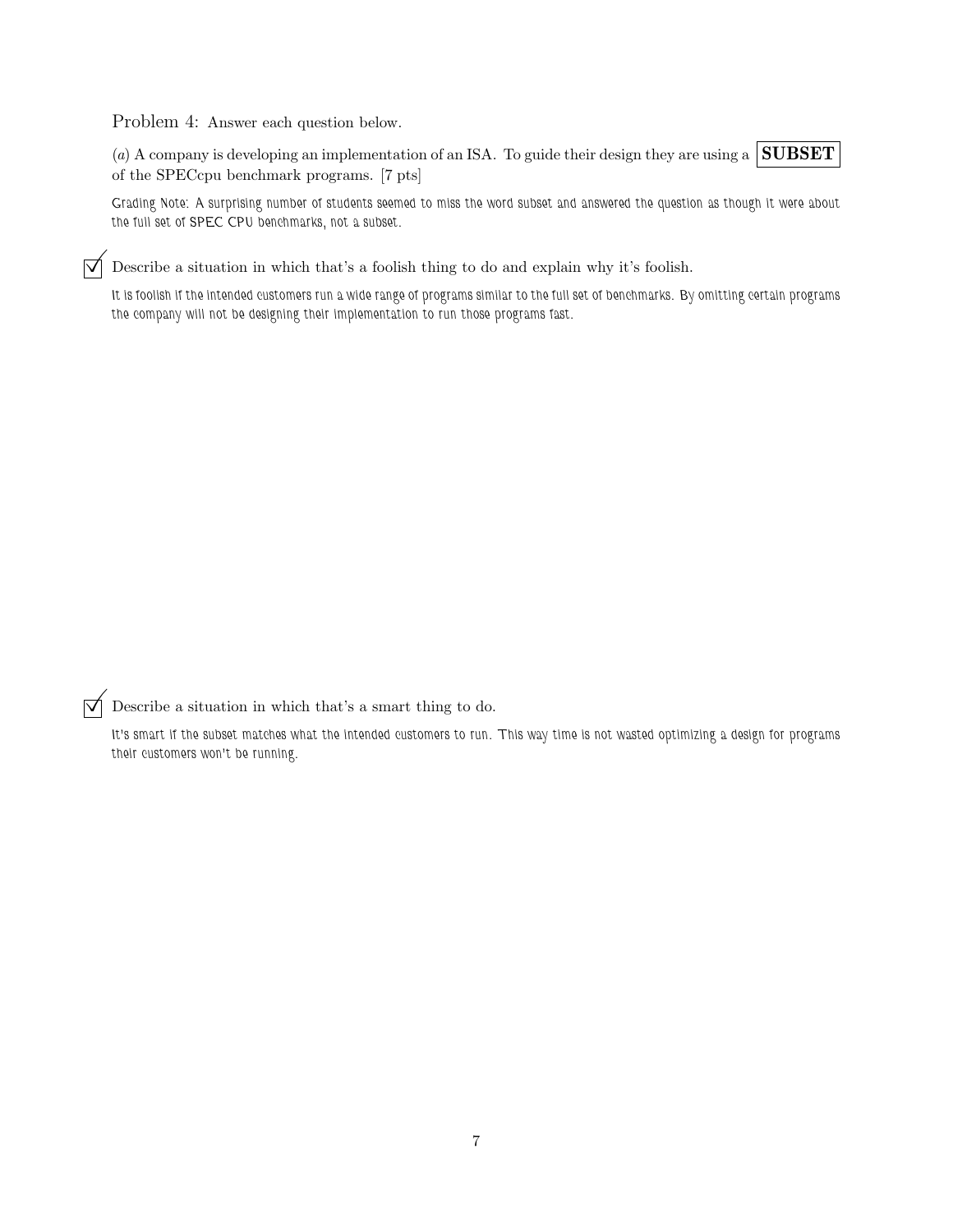(*b*) Compiler optimizations are important. [8 pts]

 $\boxed{\blacktriangledown}$  Describe a compiler optimization for which the compiler needs no knowledge of the ISA.

 $\triangledown$  Show an example.

*Common subexpression elimination.*

```
// Before
if( a+b < c ) x = a + b;
// After (optimization shown in C, but actually done in compiler intermediate
// representation.)
int s = a + b;
if (s < c) x = s;
```
 $\overrightarrow{\mathsf{Q}}$  Describe a compiler optimization for which the compiler does need to know the target ISA.

*Register assignment. Compiler needs to know how many registers there are, not to mention what are the instructions which need register values in the first place.*